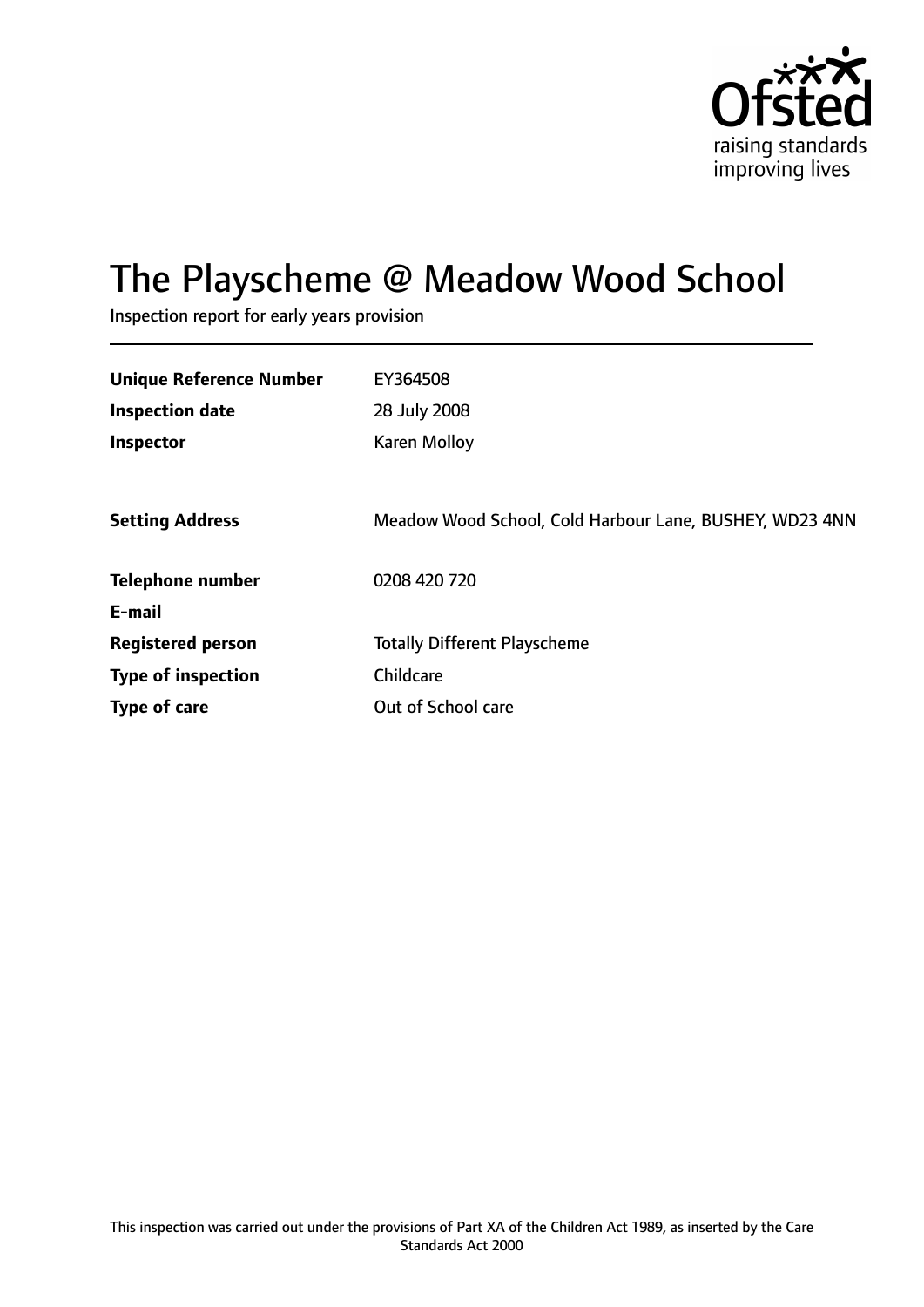# **ABOUT THIS INSPECTION**

The purpose of this inspection is to assure government, parents and the public of the quality of childcare and, if applicable, of nursery education. The inspection was carried out under Part XA Children Act 1989 as introduced by the Care Standards Act 2000 and, where nursery education is provided, under Schedule 26 of the School Standards and Framework Act 1998.

This report details the main strengths and any areas for improvement identified during the inspection. The judgements included in the report are made in relation to the outcomes for children set out in the Children Act 2004; the National Standards for under 8s day care and childminding; and, where nursery education is provided, the *Curriculum guidance for the foundation stage.*

The report includes information on any complaints about the childcare provision which Ofsted has received since the last inspection or registration or 1 April 2004 whichever is the later.

# **The key inspection judgements and what they mean**

*Outstanding: this aspect of the provision is of exceptionally high quality Good: this aspect of the provision is strong Satisfactory: this aspect of the provision is sound Inadequate: this aspect of the provision is not good enough*

For more information about early years inspections, please see the booklet *Are you ready for your inspection?* which is available from Ofsted's website: *www.ofsted.gov.uk.*

# **THE QUALITY AND STANDARDS OF THE CARE**

On the basis of the evidence collected on this inspection:

The quality and standards of the care are good. The registered person meets the National Standards for under 8s day care and childminding.

#### **WHAT SORT OF SETTING IS IT?**

The Totally Different Play scheme at Meadow Wood School has been registered since 1997. However, they became a limited company in 2007 and re-registered to reflect this status. The play scheme operates from Meadow Wood School in Bushey, Hertfordshire. The school has been specially designed to accommodate children with physical and neurological impairment. Children have access to a large bright hall, a soft play room, sensory room, a library area and a playground with apparatus adapted for the use of children with limited mobility and wheelchair users. The school also has a hydrotherapy pool and swimming is offered.

A maximum of 14 children may attend the play scheme at any one time. The scheme is open for four days during the Easter holiday and for three weeks during the summer from 10:30 to 15:30. The scheme serves children from the local and surrounding areas, supporting children with learning difficulties and/or disabilities. The majority of the children who attend the scheme also attend the school although it is open to children from other schools. The provision has a suitably qualified manager and deputy in place. They have relevant skills and experience in caring for children with special educational needs. The number of staff and/or volunteers on duty depends on the number of children booked into the scheme. The play scheme receives support from the local authority.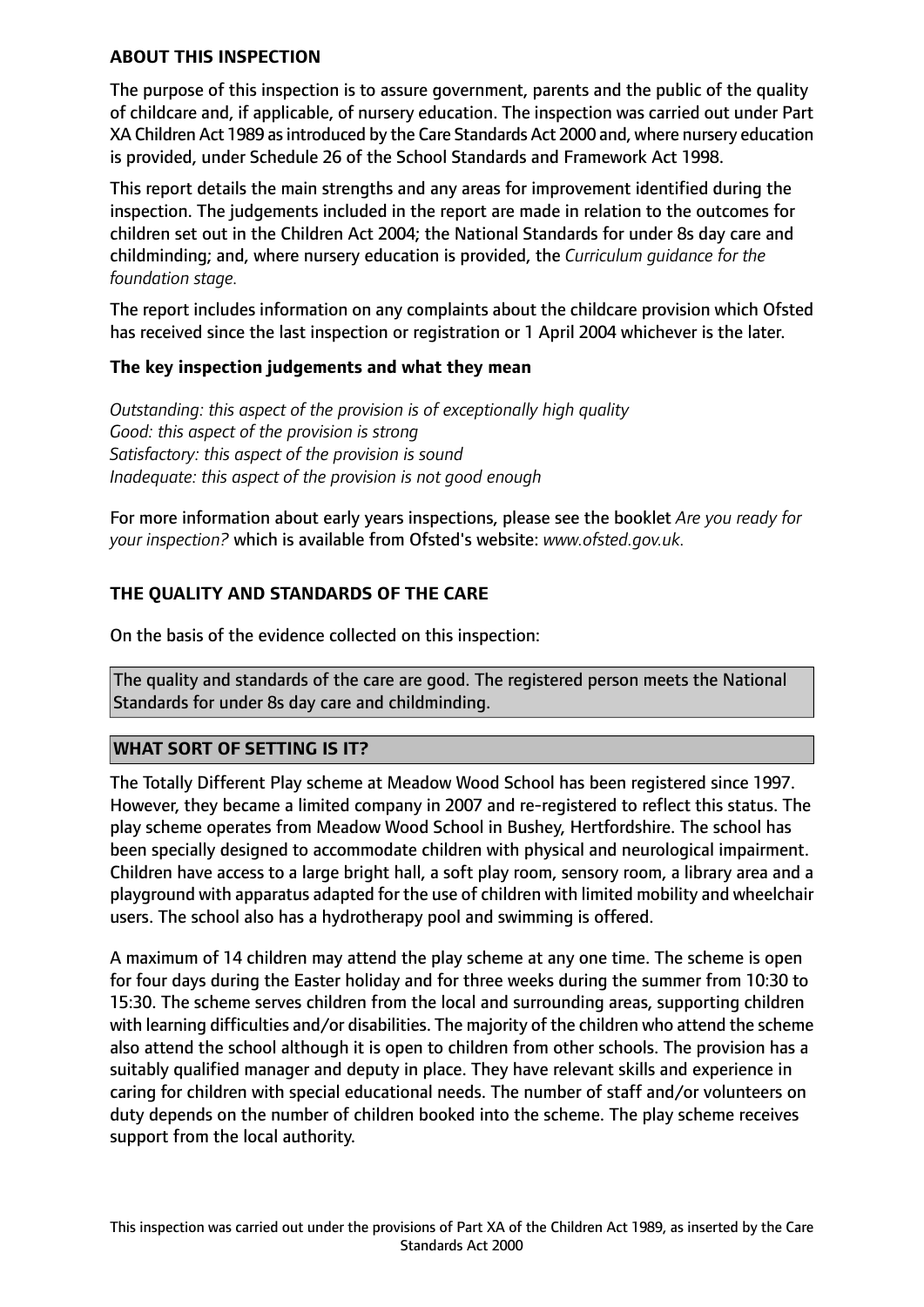#### **Helping children to be healthy**

The provision is good.

Children's health is promoted by staff and volunteers who are fully aware of the children's individual care needs. They support those children that need it and follow their individual routines to ensure their health needs are effectively met. Children are able to develop independence in their own personal care and staff promote children's dignity and privacy when they need help. All the required accident and medication documentation isin place, with detailed information gathered about children's individual health needs. This ensures children's well-being is fully promoted. Information is shared at the beginning of the day between staff and parents to ensure everyone is up-to-date with children's current needs. Senior staff have completed a number of coursesin relation to administering various medication and there are safe and robust procedures in place for administering medication. However, staff have not completed an appropriate first aid course in line with regulations and this must be addressed to ensure children are fully protected in the case of an accident or injury. Health and hygiene policies support the good practice.

Children have good opportunities for physical play throughout the day. They are able to make choices and decide between the soft play area, sensory room or excellent resources in the garden. Children enjoy rolling around, climbing and moving freely in the soft play area, with staff on hand to support them. Visits are regularly organised to the local park so children receive fresh air and exercise to promote their well-being. Children are able to rest according to their needs. A quiet and comfortable area is available for them to relax and have some quieter time.

Children and staff come together for lunch time, which is a calm and social part of the day. Children in wheelchairs have trays or adaptable tables in place to ensure they are fully involved. Children's dietary needs are discussed with parents and recorded. As some children have restricted diets, parents provide all food and drinks. Water is available at all times and staff remind children to take drinks throughout the session. Where children have specialist feeding systems, senior staff manage the routines well. They are knowledgeable in the various procedures and hygiene is of a high priority. Children are exceptionally well-supported with designated one to one helpers, who are sensitive and take great care when assisting the children in all aspects of their personal care.

# **Protecting children from harm or neglect and helping them stay safe**

The provision is good.

Children are cared for in a safe, secure and welcoming environment where risks are identified and minimised. This means that children can move around safely, freely and with some independence. Children learn about their own safety as they are reminded to take care as they negotiate their way around the building. They show great skill and determination in manoeuvring independently between the various play areas with the support and encouragement of the staff. The building is a purpose built school which is well maintained, bright, airy and welcoming. The school carries out a risk assessment so any potential hazards are identified and addressed. Staff at the scheme also carry out regular checks in relation to the children, equipment and resources, indoors and outside to ensure all areas are kept clean and safe. Staff and volunteers are aware of their responsibilities with regards to the children's safety and well being as they seek advice and assistance when taking the children to the toilets or accessing the sensory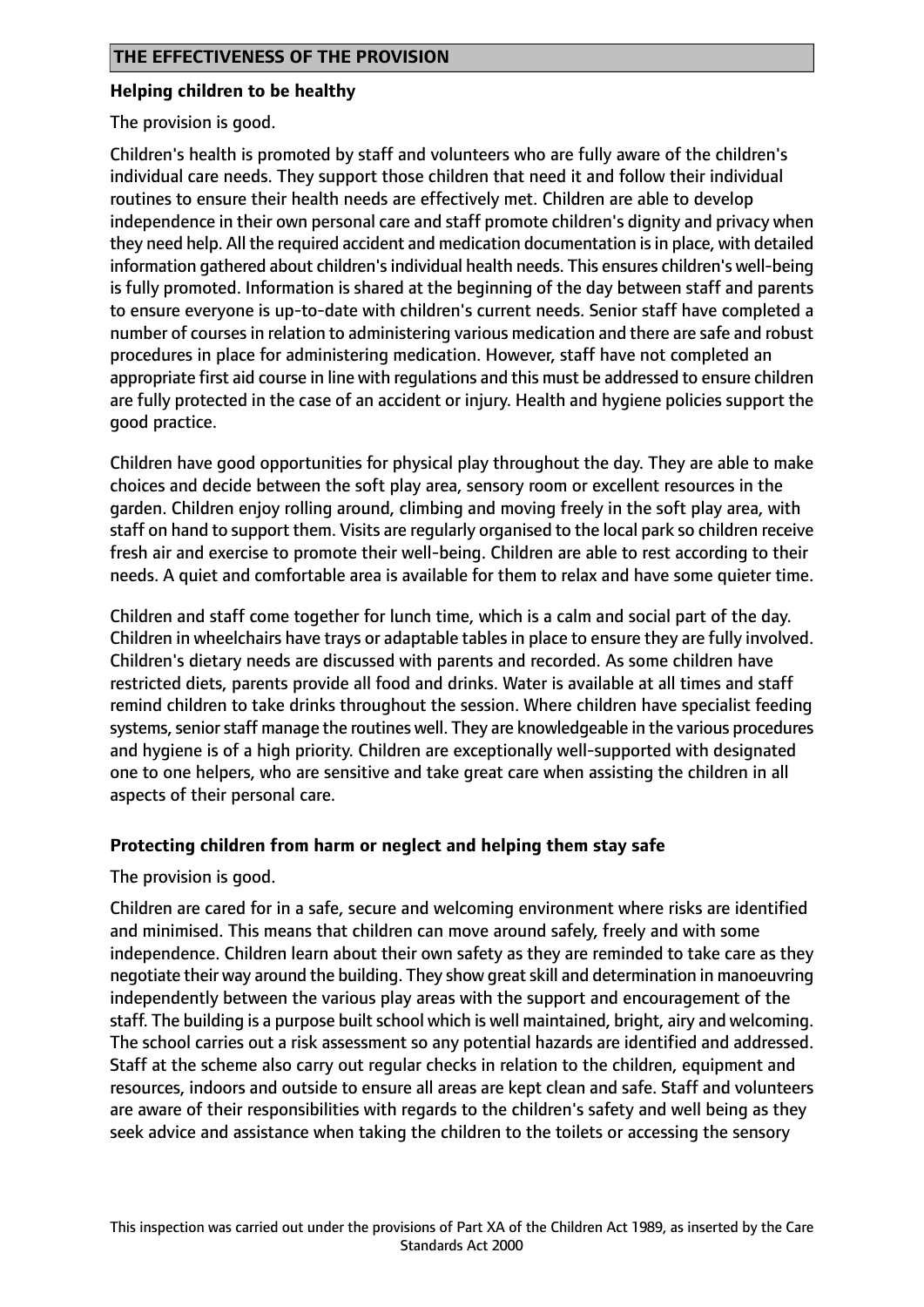room and soft play area. Safe procedures are in place for children's arrival and departure and staff are always at the entrance to greet parents.

Children are kept safe outdoors. The garden is exceptionally well designed and offers interesting and stimulating opportunities for the children. Areas with impact absorbent surface enables the less mobile children to play with confidence. Staff support children well and help them to access different areas. Although a protocol is in place for the park, staff are currently developing their own risk assessment to cover other activities such as outings and swimming. This will ensure any risks are identified and will further promote children's safety. Children use a variety of safe and suitable equipment that provides them with challenges and stimulates their interest. Many are easily accessible and enables children to make independent choices. Toys and resources are clean and well maintained.

Children are protected because staff have a sound knowledge of child protection and are able to put appropriate procedures in place when necessary. Senior staff have attended child protection training and are booked to attend a further course. Staff are clear of their role as polices and procedures are explained to them at an induction evening. All the relevant leaflets, contact numbers and details about child protection referral procedures are in place.

# **Helping children achieve well and enjoy what they do**

The provision is outstanding.

Children are happy and settled in the play scheme environment. There is a calm and relaxed atmosphere which is welcoming and inviting. Staff greet the children and parents as they arrive and time is taken to hand over and exchange information about each child. Excellent staff develop positive and trusting relationships with the children. They know many of them as they attend the school and new children are made very welcome. Staff and volunteers are caring and sensitive to children's needs and enthusiastic in their approach. They respond positively to children's requests for a particular activity or area they want to use. Children communicate in a number of ways both verbally and non-verbal and staff support them in the various methods of communication. A high number of staff and volunteers ensures a good ratio, which enables them to work closely with each child, offering them the necessary support.

Children are keen to get started and involved in the many activities and opportunities. Senior staff gather everyone together and an introduction ensures everyone is included. They talk about who was at the scheme previously and introduce anyone new. Staff and children say hello to each other and time is taken to talk about each child and their holidays. Children's contributions are greatly valued and staff show a genuine interest in their comments and input, encouraging them to participate. An introduction to the morning activities is given and everyone is well informed as to what is happening.

Children participate in a wide range of interesting and stimulating activities and play opportunities both indoors and outside. They begin the morning using clay and staff are involved encouraging and extending their interest. This tactile experience enables children to feel the clay, pat it and squish it! They are asked questions to develop their thinking and show great excitement as staff mould a car. Children laugh and respond well to the staff who chat comfortably to them. Children are involved in this activity for a long while as they become absorbed and interested. They move onto other, more individual activities and use sound toys, cook, have access to sand and make good use of the soft play and sensory rooms. Staff monitor the children well whilst allowing them to explore and investigate freely. In the sensory room, children take great delight in pressing buttons to operate the various stimulus, they watch the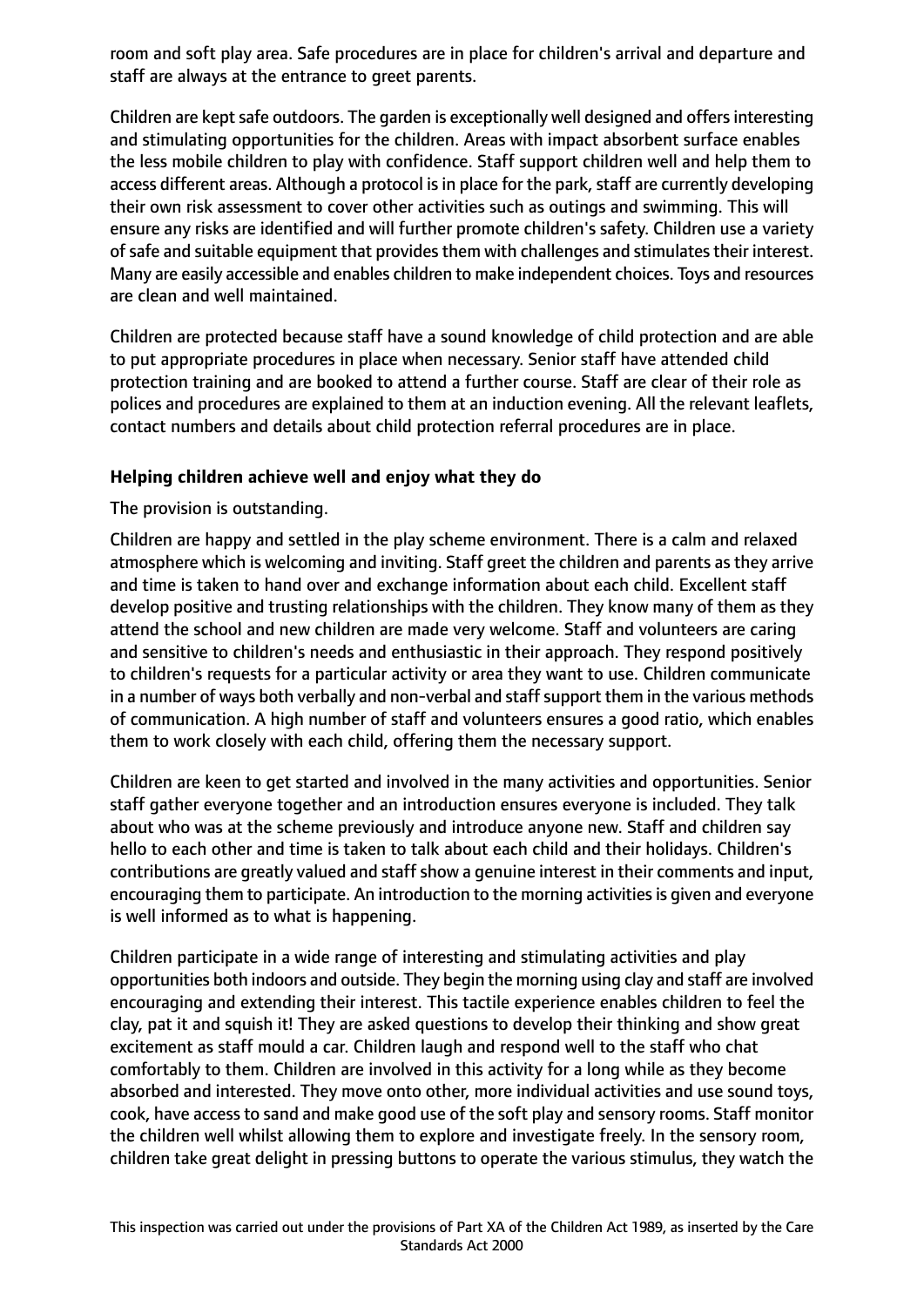big lava lamp and use the UV drawing board. Free play in the specially designed soft play area enables children with limited mobility and some who may spend most of their day in a wheelchair the freedom to stretch and explore.

Children have many opportunities throughout the scheme to enjoy fresh air and physical play. A walk to the nearby park is organised within the weekly routine. Swimming is offered during the summer scheme. In the garden, children in wheelchairs are able to use the specially designed roundabout and swings. They can experience the sensory area, with its unusual curry plant and various herbs. A bridge and walkway leads children to a musical area where they can explore various sounds and use the 'instruments'. Children participate enthusiastically in a treasure hunt which utilises both indoor and outdoor areas. Staff support the children in working out the clues and finding all the items on their list. Children take great delight in showing off their 'treasure' when they all gather as a group at the end. Story time provides a quiet and relaxed time for all children to listen and join in with the story and songs. They sit wherever they are most comfortable, in their chairs or on the floor with staff there to support and involve them, asking questions and listening to their comments.

An excellent range of additional activities are organised for the scheme and include Hartbeeps a musical session, story sessions with props and sensory books, kite making and snakes, spiders and bats are brought in, all by outside providers to broaden children's knowledge and provide exciting experiences. Staff do plan ahead but are flexible and use this a guideline, generally taking the children's lead, enabling their needs and interests to be met.

# **Helping children make a positive contribution**

# The provision is good.

Children develop strong links with the helpers who support them throughout the scheme. They have a great sense of belonging, they have individual baskets for their belongings and staff ensure all children are fully aware of the activities that are available to them. Details of the routine and activities are explained so children know what to expect and what is on offer for them. Children learn about the needs of others, they are reminded to sit quietly during story time and not to disturb people next to them. Children's individual needs are met extremely well. An information sheet is completed at the start of the scheme to find out about each child; mobility, toileting, communication, dietary requirements, medication and interests.

Children's behaviour is dealt with positively. The aim is for children to develop self-esteem and self-discipline in an environment that encourages mutual respect. Any challenging behaviour is dealt with in a way that is appropriate to individual children and any concerns are discussed with parents. Group routines and behaviour is discussed with the group so everyone is aware of the expectations and this helps children to feel secure and develop positive social behaviour. Staff are good role models and use praise and encouragement to promote positive behaviour.

Children are cared for by staff who work very well in partnership with parents to meet children's needs. Staff are very flexible and accommodating. Communication is effective and time taken to share information at the beginning and end of each day. An introductory letter goes out to parents and they receive a copy of the scheme's policies and procedures to ensure they are kept well informed. The entrance displays photographs of past activities and events and a notice board gives parents any necessary information. Most of the required documentation is in place. However, not all the required information is available in relation to complaints. Parents feedback is very positive and they comment on the excellent staff, the valuable service and the opportunities available to them. .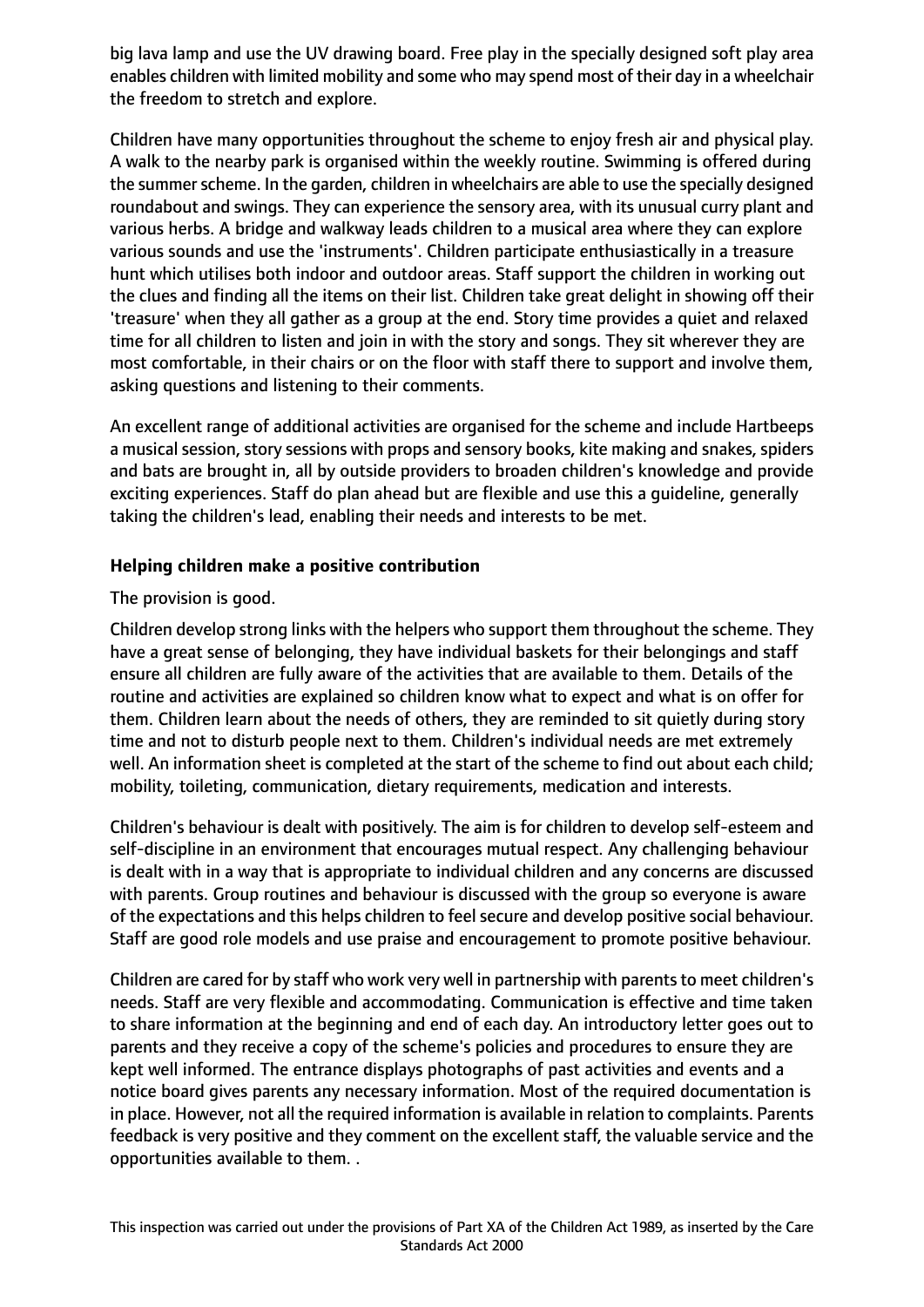# **Organisation**

The organisation is good.

Children are cared for by staff who have a high regard for the well being of all children. Staff and volunteers are dedicated and committed to providing a welcoming and stimulating environment for everyone who attends. Senior staff have a commitment to ongoing training and development to ensure they are up-to-date with current practice. The scheme is staffed by regular core staff and volunteers, many whom volunteer on a regular basis. Induction sessions at the start of the scheme ensures everyone is well informed. Volunteers often work in pairs to support each other and anyone who has not completed appropriate checks is never left unsupervised.

The daily activities are well managed, staff are able to take time out for their own lunch when children are taking part in the story time. Appropriate strategies are in place to ensure adults taking responsibility for the children's personal care are suitable to do so. The excellent one to one care ensures children are able to take part in all aspects of the schemes outings and activities with sufficient support and meet their individual needs well.

Most of the required records, policies and procedures which are required for the efficient and safe management of the provision are in place. These are kept safe and secure although easily accessible when needed. The manager is aware of the need to inform Ofsted of any significant changes or events.

Overall, children's needs are met.

# **Improvements since the last inspection**

Not applicable.

# **Complaints since the last inspection**

Since registration there have been no complaints made to Ofsted that required the provider or Ofsted to take any action in order to meet the National Standards.

The provider is required to keep a record of complaints made by parents, which they can see on request. The complaints record may contain complaints other than those made to Ofsted.

# **THE QUALITY AND STANDARDS OF THE CARE**

On the basis of the evidence collected on this inspection:

The quality and standards of the care are good. The registered person meets the National Standards for under 8s day care and childminding.

# **WHAT MUST BE DONE TO SECURE FUTURE IMPROVEMENT?**

#### **The quality and standards of the care**

To improve the quality and standards of care further the registered person should take account of the following recommendation(s):

• develop risk assessments to cover outings and swimming activities